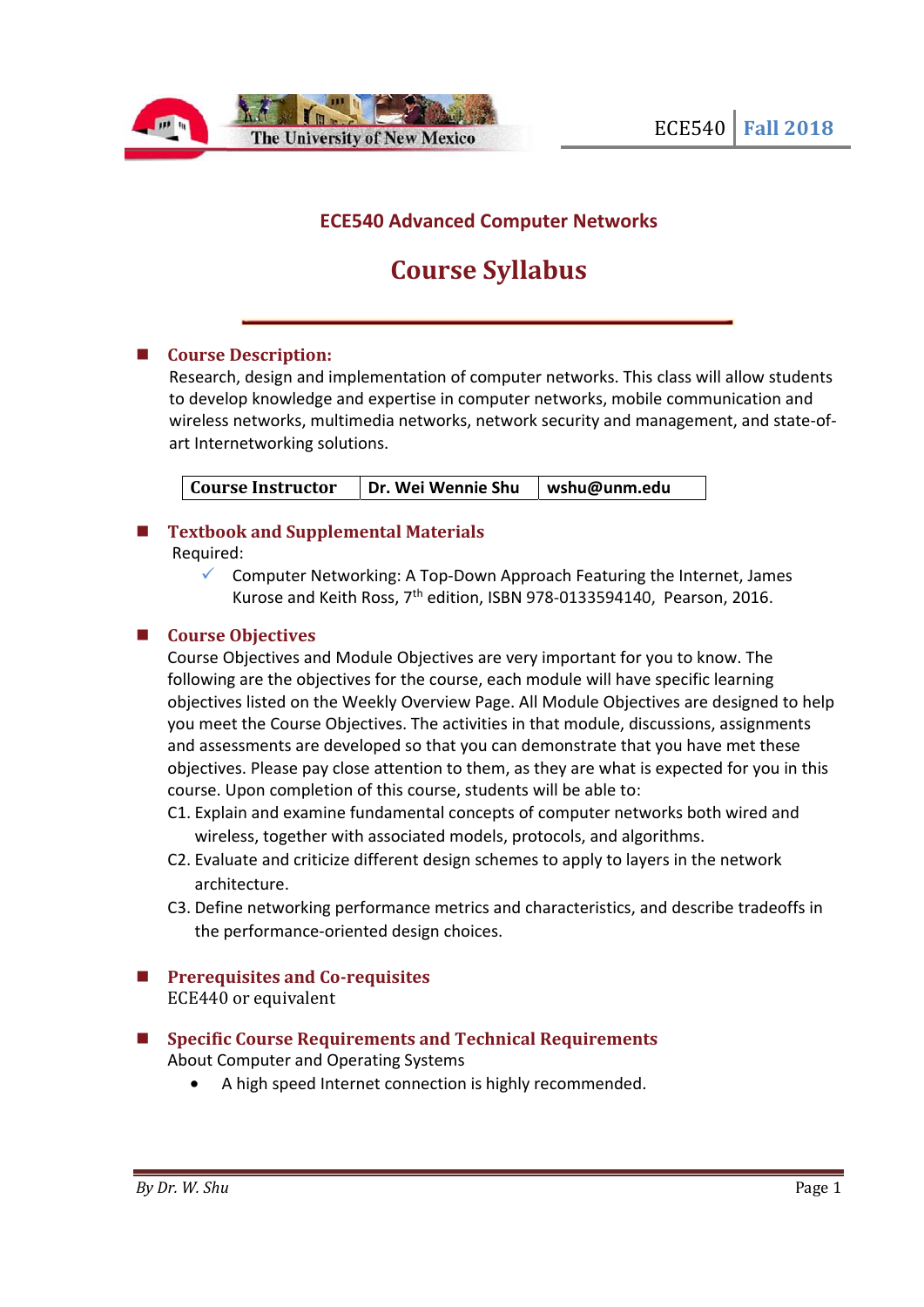- Supported browsers include: Internet Explorer, Firefox, and Safari. Detailed Supported Browsers and Operating Systems: http://online.unm.edu/help/learn/students/
- Any computer capable of running a recently updated web browser should be sufficient to access your online course. However, bear in mind that processor speed, amount of RAM and Internet connection speed can greatly affect performance.
- Some course work will require programming and applications in LINUX-based systems, such as script language for data processing, network simulations tools.

About Web Conferencing

- Web conferencing will be used in this course. More details will be provided in the course.
- You will need a USB headset with microphone.
- A high-speed internet connection is highly recommended for these sessions. A wireless Internet connection may be used if successfully tested for audio quality prior to web conferencing.
- We highly recommend the Firefox browser when using Web Conferencing. Web Conferencing and Media Support

+1 505-277-0857 (M-F 8am-5pm)

+1 877-688-8817, learn@unm.edu

#### **Procedures for Completing Coursework**

All written work needs to be submitted online. If you have a difficulty using a tool to complete work, for the purposes of this course, please contact UNM Learn Student Technical Support.

UNM Learn automatically records all students' activities including: your first and last access to the course, the pages you have accessed, the number of discussion messages you have read and sent, web conferencing, discussion text, and posted discussion topics. This data can be accessed by the instructor to evaluate class participation and to identify students having difficulty.

#### **Course Timing**

- All modules, except for Module 1, will open on Wednesdays and be available throughout the week ending on the following Tuesday.
- The course due dates will usually fall on both Fridays and Wednesdays or be specified in each Module. Check the course schedule for a full list of due dates.
- Module 1 will be open on Monday as we ask you to complete some orientation activities during the first two days of the course.
- We expect that this course will take approximately 12-15 hours of time per week.

## **Instructor Response Time**

We routinely check the course for postings or emails, Monday – Friday  $(8 - 5)$  and try to watch for emergencies on the weekend. We will try our best to response to your questions within 30 hours Monday – Thursday.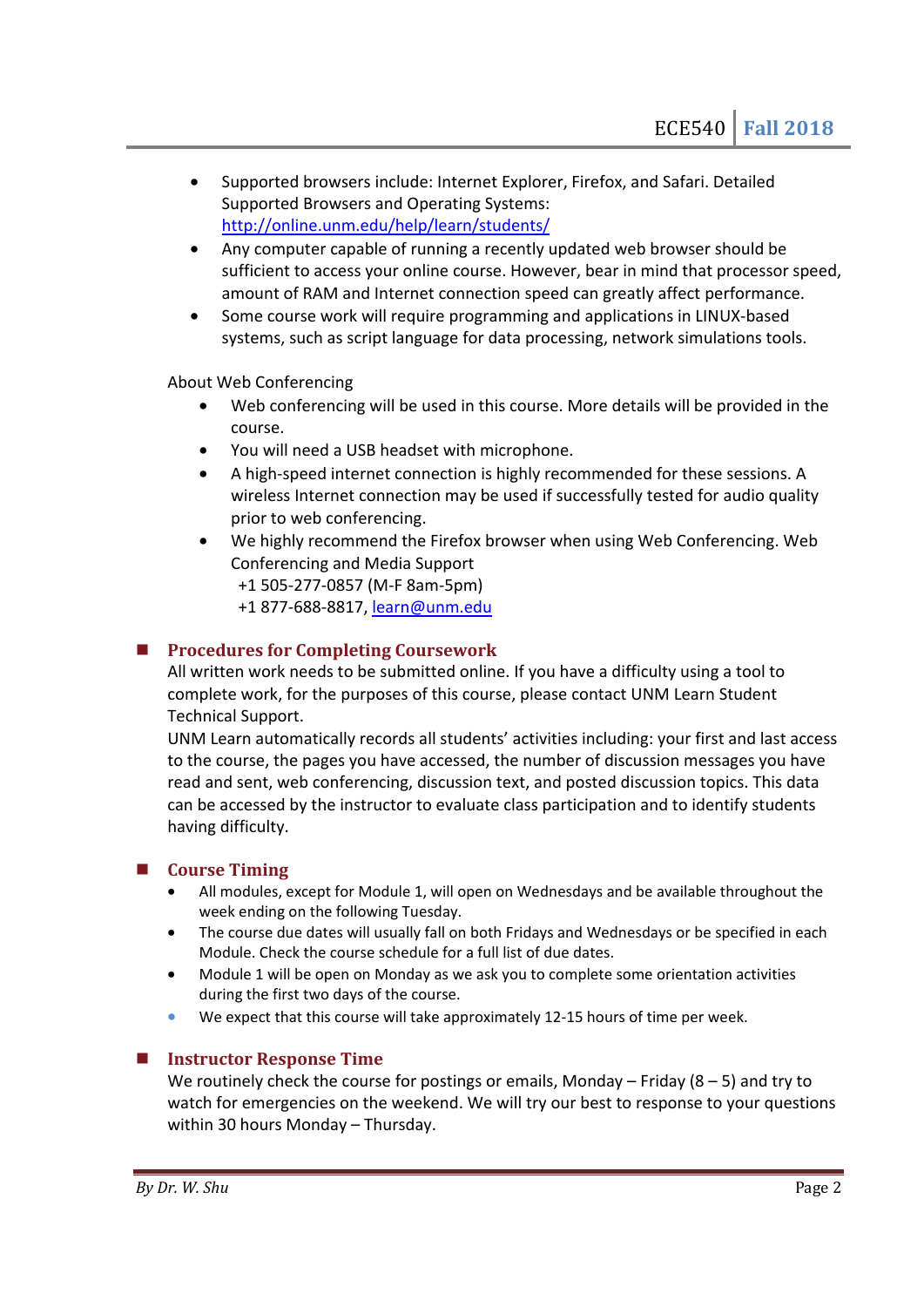# **Assignments**

Please see the Course Schedule within the course for more details. Note: Your end of course assignment (in Module 08) will be to take part in our Paper Presentation. In order to utilize what you've learned, we will have you select a technical paper to read, understand, criticize and create a brief screen capture of your presentation which you will upload into the LEARN to share with all of your colleagues. More details will be provided in the course.

#### **Grading**

| $\mathbf{u}$ . which $\mathbf{v}$ |                           |                   |               |
|-----------------------------------|---------------------------|-------------------|---------------|
| <b>Weeks</b>                      | <b>Grading Items</b>      | <b>Percentage</b> | <b>Notes</b>  |
| Module 1                          | Assignment                | 2%                |               |
| Modules 2-4                       | Assignments               | 22%               | 6-9% for each |
|                                   |                           |                   | module        |
|                                   | Exam I                    | 18%               |               |
| Modules 5-7                       | Assignments               | 22%               | 6-9% for each |
|                                   |                           |                   | module        |
|                                   | Exam II                   | 18%               |               |
| Module 8                          | <b>Paper Presentation</b> | 18%               |               |
| <b>Total</b>                      |                           | 100%              |               |

• **Final letter grade ---** Below is a *general guideline* for assignment of final letter grades based on the percentage of points received, and in accordance with the weighting of different course components described above.

| $\geq 93\%$ | A    |  |
|-------------|------|--|
| > 88%       | А-   |  |
| $\geq 83\%$ | $B+$ |  |
| $\geq 78\%$ | B    |  |
| >73%        | $B-$ |  |
| $\geq 68\%$ | $C+$ |  |
| $\geq 60\%$ | C    |  |
| <60%        | Fail |  |

*These are general guidelines rather than rigid grade assignments.* There are no extracredit opportunities in this class.

## **Netiquette**

- In following with the UNM Student Handbook, all students will show respect to their fellow students and instructor when interacting in this course. Take Netiquette suggestions seriously. Flaming is considered a serious violation and will be dealt with promptly. Postings that do not reflect respect will be taken down immediately.
- This course encourages different perspectives related to such factors as gender, race, nationality, ethnicity, sexual orientation, religion, and other relevant cultural identities. The course seeks to foster understanding and inclusiveness related to such diverse perspectives and ways of communicating. To support this, respect must be shown.